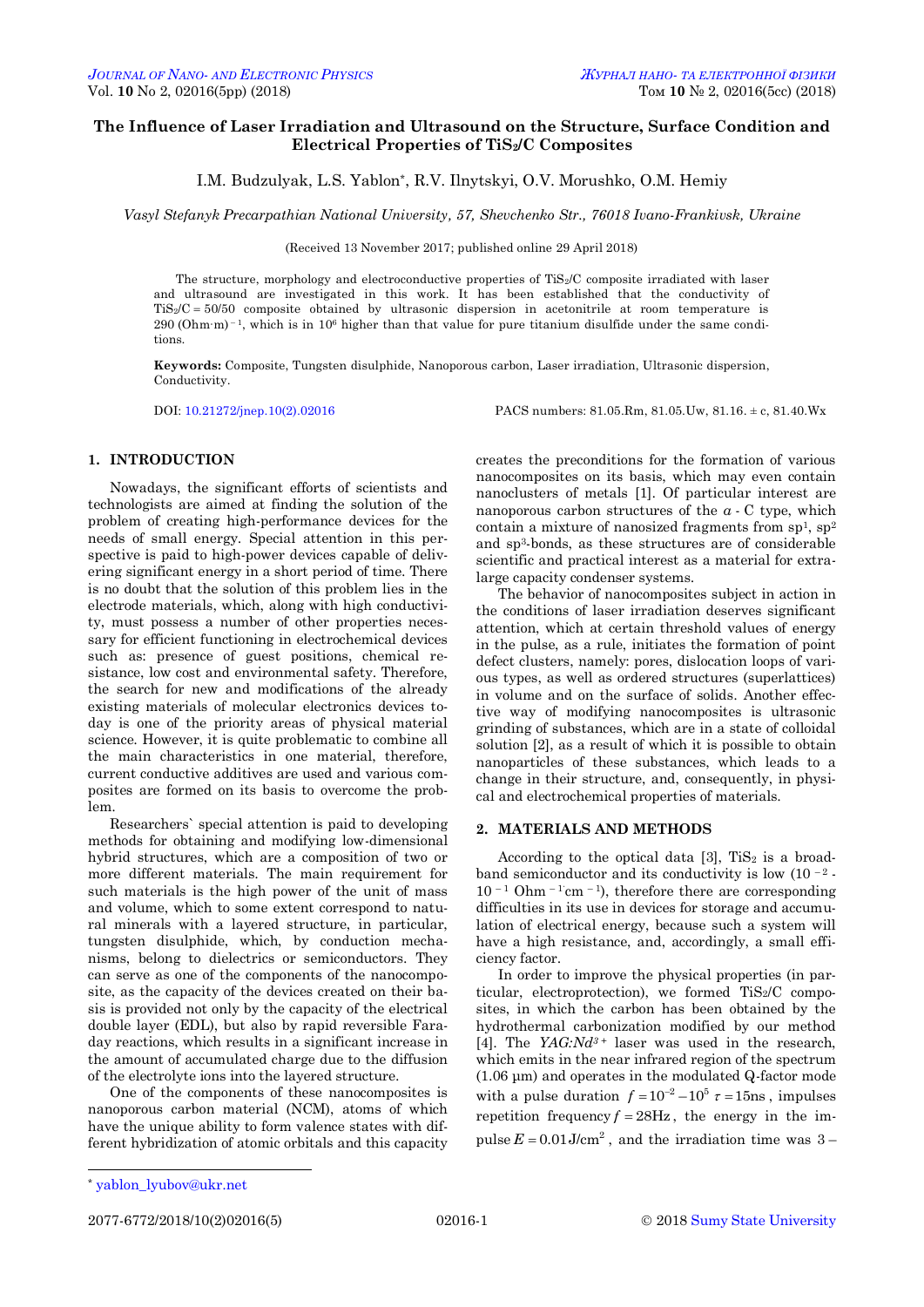7 minutes. Ultrasonic dispersion was carried out for 25 minutes in water and acetonitrile with the help of ultrasonic disperser UZDN-A, operating frequency range of which was  $20 - 25$  kHz. The crystalline structure of the resulting composite was studied using an Xray diffractometer (CuK<sub>a</sub>-radiation) in the range of  $10^{\circ}$  $< 2\theta < 90^{\circ}$  angles. The conductivity of the studied materials was studied using the AUTOLAB PGSTAT12 measuring system. The measurement of the real *Z* and imaginary *Z* parts of the integrated resistance  $Z = Z' - jZ''$  was carried out in the frequency range  $f = 10^{-2} - 10^{5}$  Hz at a voltage of 1 mV.

#### **3. DISCUSSION OF RESULTS**

Before and after laser irradiation the X-ray diffraction patterns of titanium disulphide, obtained by the method of analysis and investigation of the intensity of X-rays scattering in Cu(Kα)-radiation, indicate the presence of intense peaks at  $2\theta = 15.5^{\circ}$ ,  $34.6^{\circ}$ ,  $44.1^{\circ}$ , 53.63º, 56.28º , 57.54° and weakly intense peaks at  $2\theta = 31^{\circ}$ ,  $31.7^{\circ}$ ,  $47.8^{\circ}$ , corresponding to the reflexes characteristic of the crystalline structure of 1T- TiS<sub>2</sub>. This structure belongs to the hexagonal system, the spatial group of symmetry  $P3m1$  with the following cell parameters:  $a = 0.3407$  nm,  $c = 0.5691$  nm. The presence of intense peaks (101) and (001) indicates a strict orientation along the axes *a* and *c*.

On the diffraction reflection curves for  $TiS<sub>2</sub>/C$  composites obtained by the mechanochemical method, before (a) and after (b) laser irradiation, except for peaks corresponding to the structure of 1T-TiS2, an amorphous halo is observed at the angles  $2\theta = 17 - 28$ <sup>°</sup>, with the presence of carbon in the composites [5].

It should be noted, that the intensity of the peaks corresponding to the crystalline structure of  $1T-TiS<sub>2</sub>$ decreases in the composites, which indicates its distortion. Such a reorientation of the structure involves the fluctuations of the angles and lengths of the S–Ti–S connection and the disturbance of the ordering between the layers along the axis *с*, which leads to a change in the parameters of the lattice. The analysis of the received diffractograms with the help of the PowderCell program allowed to estimate changes in parameters of the crystalline lattice (Table 1) of titanium disulfide and its composites before and after laser irradiation.

**Table**  $1$  – The values of the parameters of the TiS<sub>2</sub> and TiS<sub>2</sub>/C crystalline lattice before and after laser irradiation

| Samples                          | TiS <sub>2</sub> |            | $TiS_2/C = 50/50$ |          | $TiS_2/C = 20/80$ |          |
|----------------------------------|------------------|------------|-------------------|----------|-------------------|----------|
| crystal<br>lattice               | $a$ , nm         | $c$ , nm   | $a$ , nm          | $c$ , nm | $a$ , nm          | $c$ , nm |
| parame-<br>ters                  |                  |            |                   |          |                   |          |
| before<br>laser irra-<br>diation | 0.340<br>9       | 0.570<br>5 | 0.3420            | 0.577    | 0.342<br>З        | 0.582    |
| after laser                      | 0.340            | 0.570      | 0.343             | 0.585    | 0.343             | 0.584    |
| irradiation                      | 8                | 2          |                   | 9.       |                   | 5        |

With the increase in the content of the NСM, the peak of the plane (001) (Fig. 1), shifts towards smaller angles, indicating an increase in the distance between the layers of titanium disulfide [6], while, as can be

seen from the Table 1, the parameters of the lattice are increasing, especially for a stable lattice *с*.



**Fig. 1** – Fragments of X-ray diffractograms:  $1 - TiS<sub>2</sub>$ ,  $2 - TiS<sub>1</sub>$  $TiS_2/C = 50/50$ ,  $3 - TiS_2/C = 20/80$ ,  $4 - laser$  irradiation TiS<sub>2</sub>/C = 20/80, 5 – laser irradiation TiS<sub>2</sub>/C = 50/50

The laser irradiation of titanium disulphide results in a decrease in the parameters of the crystalline lattice, and for the composites with the content of NСM, respectively, 50 and 80 %, these parameters increase, which can be explained by the thermal action of the laser beam, as a result of which the lattice passes into an elastically deformed state. After the termination of laser irradiation, the relaxation of the matrix takes place along with returning to a different energy state. Probably, under the influence of laser irradiation, the sublimation of sulfur also takes place, and there is the possibility of replacing sulfur with oxygen, namely the formation of titanium dioxide (rutile, anatase), which leads to a decrease in the period of the crystal lattice, whereas, as it is known [7], the interatomic distance of  $Ti-S$  is 0.2424 nm, and of  $Ti-O-0.1977$  nm. Thus, as a result of laser irradiation, the defect of the structure increases, and, consequently, the number of guest positions in which the ions of the electrolyte can be intercalated also increases.

As the phase analysis has shown, both for disulfide of titanium and its composites on its basis are characterized by the presence of anatase and rutile phase of titanium dioxide. Moreover, after the laser irradiation, the intensity of the corresponding peaks increases slightly, and this fact confirms the assumption that laser irradiation leads to a violation of the coordination of atoms Ті – S.

SEM image of pure disulfide of titanium and its composites before and after laser irradiation are presented in Fig. 2, which show that the powder of pure  $TiS<sub>2</sub>$  are crystals with well-defined edges, while the surface of the TiS<sub>2</sub>/C composites are agglomerated layered particles. The laser irradiation leads to a sharp change in the morphology of the surface of composites, in particular, the particles of the composite are of lamellar shape with their simultaneous grinding.

The X-ray diffraction patterns of the composite  $TiS<sub>2</sub>/C = 50/50$  obtained by ultrasonic dispersion, where water or acetonitrile appeared as a solvent (Fig. 3, curves 1, 2), do not fundamentally differ from each other. The intensity of the peak (001) for the composite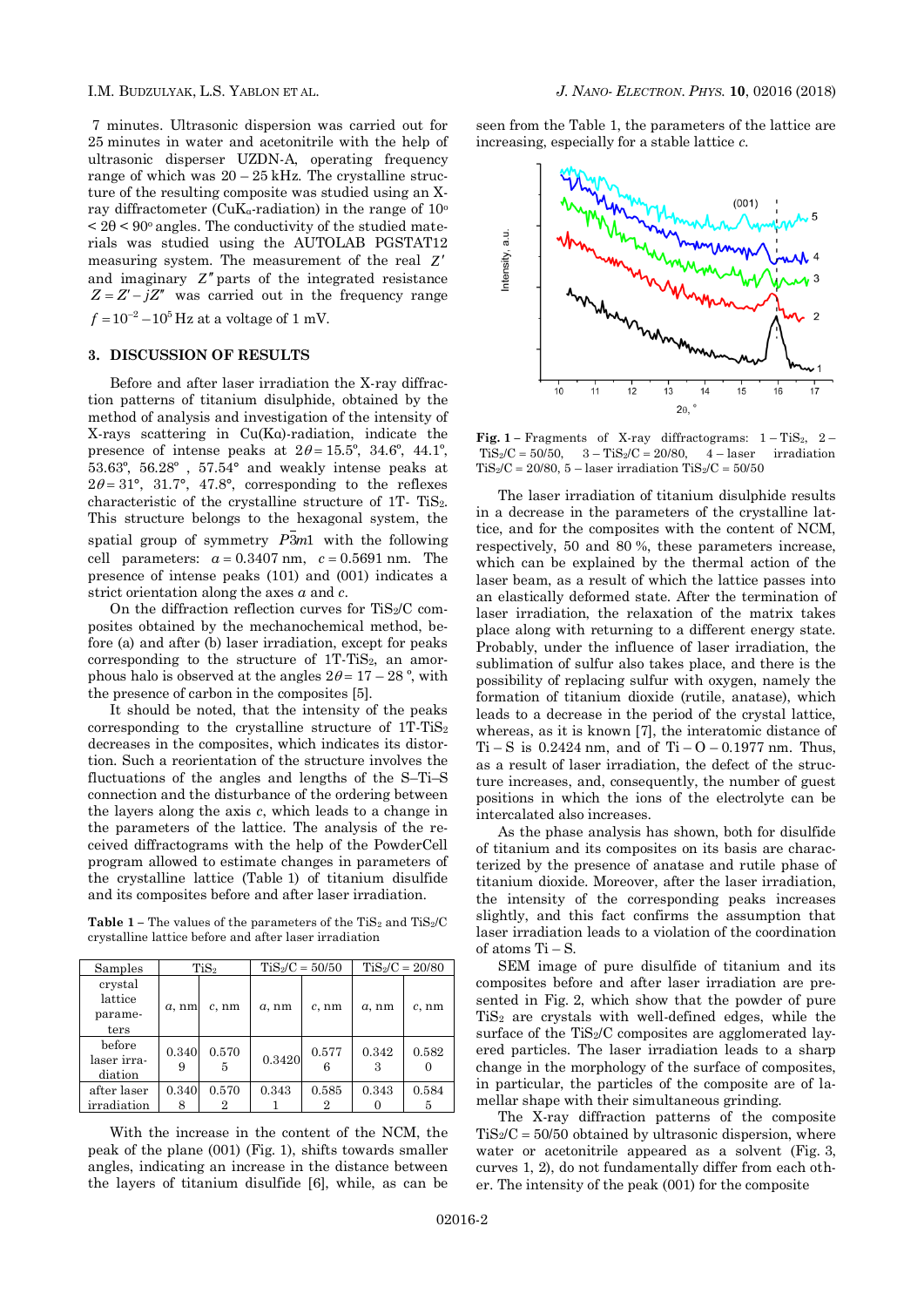THE INFLUENCE OF LASER IRRADIATION AND ULTRASOUND… *J. NANO- ELECTRON. PHYS.* **[10](#page-0-2)**, [02016](#page-0-2) [\(2018\)](#page-0-2)





a



c

**Fig. 2** – SEM image surface, and  $a - TiS_2$  to laser irradiation, b and c – composite TiS<sub>2</sub>/C (50:50) before and after laser irradiation

obtained in acetonitrile is greater, and this probably indicates a better structuring of the material obtained [6], as this solvent is highly polar and has a higher affinity for the proton than water. This leads to the ionization of compounds, and its high dielectric permeability (38.8) contributes to their significant dissociation. The data obtained from measurements of magnetic susceptibility, allowed to conclude that acetonitrile can be considered as a ligand, which can form a weak πbond. Thus, using ultrasound dispersion to obtain a TiS2/C composite, there is a probability of formation of layered nanosized particles. This assumption can be confirmed by SEM images (Fig. 4), according to which this material is an aggregate of particles of a scale-like shape with dimensions of 50 – 500 nm.



**Fig. 3** – X-ray diffraction patterns of TiS<sub>2</sub>/C =  $50/50$ , composite obtained by ultrasonic dispersion in 1 – water, 2 – acetonitrile



**Fig. 4** – SEM image of the surface of composite  $\text{TiS}_2/\text{C} = 50:50$ obtained by ultrasonic dispersion in acetonitrile

As it can be seen from Fig. 5, which depicts the dependence of electrical conductivity for pure titanium disulfide from the frequency at various temperatures, the electrical conductivity increases, when the temperature rises and reaches the maximum value of 323 K.



**Fig. 5 –** Frequency dependences of total electrical conductivity for pure titanium disulphide at different temperatures

Reducing of electrical conductivity at a temperature of 333 K can be attributed to the reduction of relaxation time scattering of charge carriers when temperature rises.

As the X-ray analysis shows, the parameter *c* of the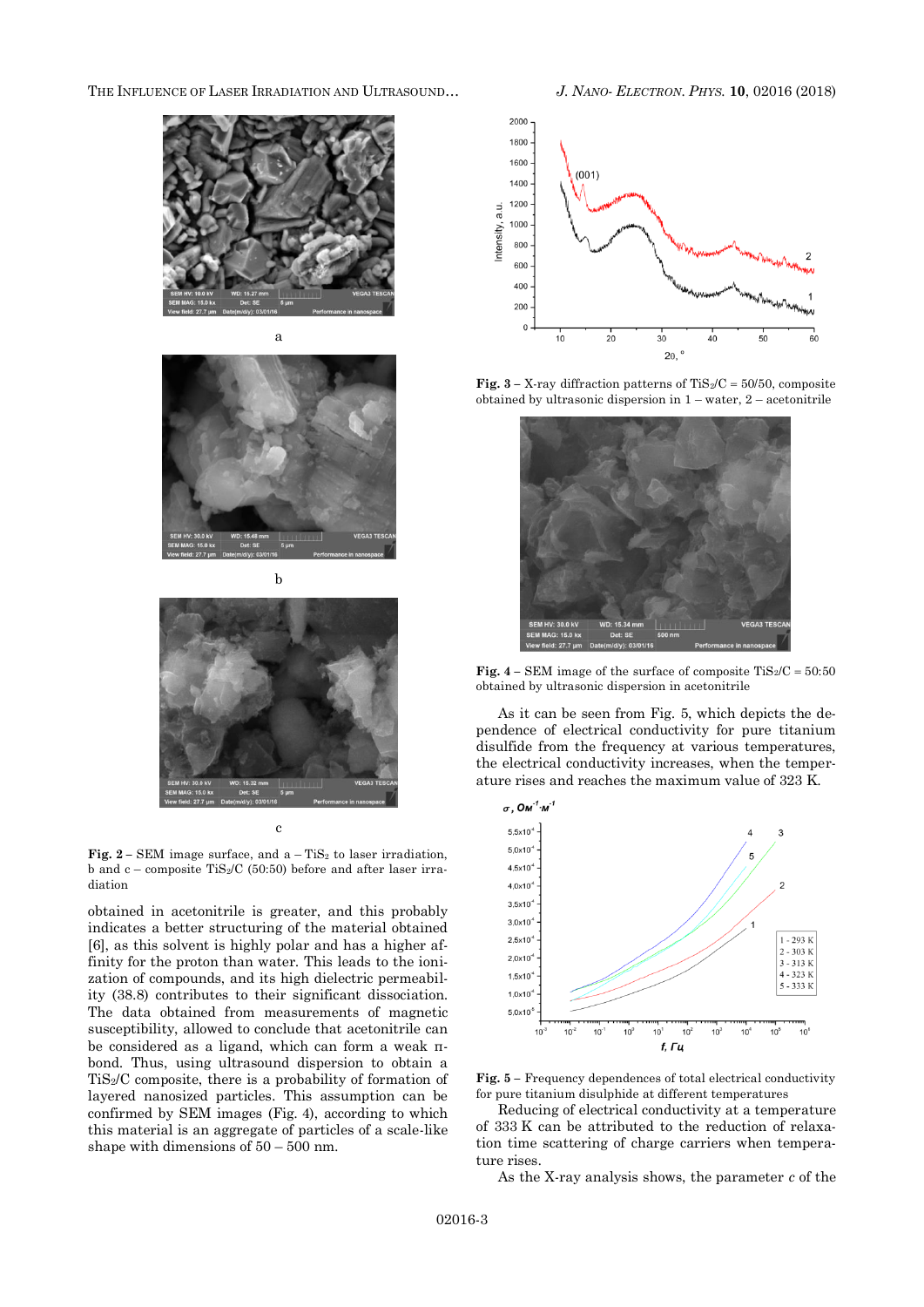crystalline lattice increases with the addition of NCM, and this gives reason to believe that the carbon atoms increase the number of charge carriers, due to the transfer of electrons from the interlayer space to the layers of the S–Ti–S, which leads to an increase in the specific conductivity of composites (Fig. 6). The transport of electrons from the interlayer space into layers is confirmed by literary data [8]. In [8] thermoelectric properties of  $(MS)_{1+x}(TiS_2)_2$   $(M = Pb, Bi, Sn)$ were studied, which are composites with mutually placed layers of  $TiS<sub>2</sub>$  ra MS. The number of electrons was estimated, according to the concentration of carriers and lattice parameters, transferred from MS layers, attributable to titanium atom. It was found that for  $(BiS)_{1,2}(TiS_2)_2$ ,  $(SnS)_{1,2}(TiS_2)_2$  and  $(PbS)_{1,18}(TiS_2)_2$  it is 0.45, 0.16 and 0.2 respectively. Apparently, more electrons are transferred to  $(BiS)_{1,2}(TiS_2)$ , that authors [8] explain with the valence of the bismuth: as  $Bi^{3+}$ , we can conclude that one electron can be transfered from one BiS layer to two TiS<sup>2</sup> layers. This leads to the conclusion that each atom Ti receives 0.6 electrons, which, in reasonable limits, is consistent with the above assessment.

As can be seen from Fig. 6, an increase of carbon content in composites leads to a sharp increase of electrical conductivity. In particular, for a composite containing NCM at 80 % at room temperature, the electrical conductivity value is ~ 192 (Ohm⋅m)  $^{-1}$ , that in 10<sup>6</sup> exceeds this value for pure titanium disulfide under the same conditions.

As the temperature rises (Fig. 5, 6), a slight increase in electrical conductivity is observed (up to  $\sim$  225 (Ohm·m) <sup>-1</sup>), the magnitude of which affects both the charge carrier concentration and their mobility. It is likely that the concentration of free charge carriers increases faster than their mobility decreases.

A sharp decrease in electrical conductivity at frequencies above 0,5∙10 <sup>4</sup> Hz, which is the characteristic of carbon [9], was probably caused by redistribution of heights of jump barriers for transporting charges (tunneling), due to the formation of a porous structure and the decrease of the free-electron mileage, as a result of the formation of dielectric layers by oxygen hetero atoms, conductive breaks and the formation of closed pores.





**Fig. 6 –** Frequency dependences of total electrical conductivity for TiS<sub>2</sub>/C at different temperatures:  $a - TiS<sub>2</sub>/C = 50/50$ ;  $b TiS_2/C = 20/80$ 



**Fig. 7 –** Frequency dependencies of conductivity for composites: 1 and – TiS<sub>2</sub>/C = 50/50; 2 and 2' – TiS<sub>2</sub>/C = 20/80; 3 and  $3' - TiS_2/C = 50/50$ , obtained by ultrasonic dispersion respectively in water and acetonitrile.

Laser irradiation leads to a local increase in composites` temperature, which, in turn, stimulates the nucleation of graphite inclusions in NCM, and the further formation of ordered graphite layers. As the size and orientation of crystallites determine the texture of the material and the mechanisms of electrical conductivity, of NCM, and, consequently, the composite as a whole, which manifests itself in the growth of electrical conductivity (Fig. 7).

In addition, as can be seen from Fig. 7, the value of electrical conductivity for composite  $T_i$ S2/C = 50/50, obtained by ultrasonic dispersion in acetonitrile exceeds this value for a laser-irradiated composite of the same composition obtained by the mechanochemical method and is about 290 (Оhm∙m) – <sup>1</sup>.

#### **4. CONCLUSIONS**

It was found that the effect of laser irradiation results in the growth of the parameters of the crystalline lattice of TiS2/C composites, which results in the lattice passing into an elastic-deformed state, that is, the defect of the structure increases, and, consequently, the number of guest positions into which the ions of electrolyte can intercalate, can be increased. The surface of